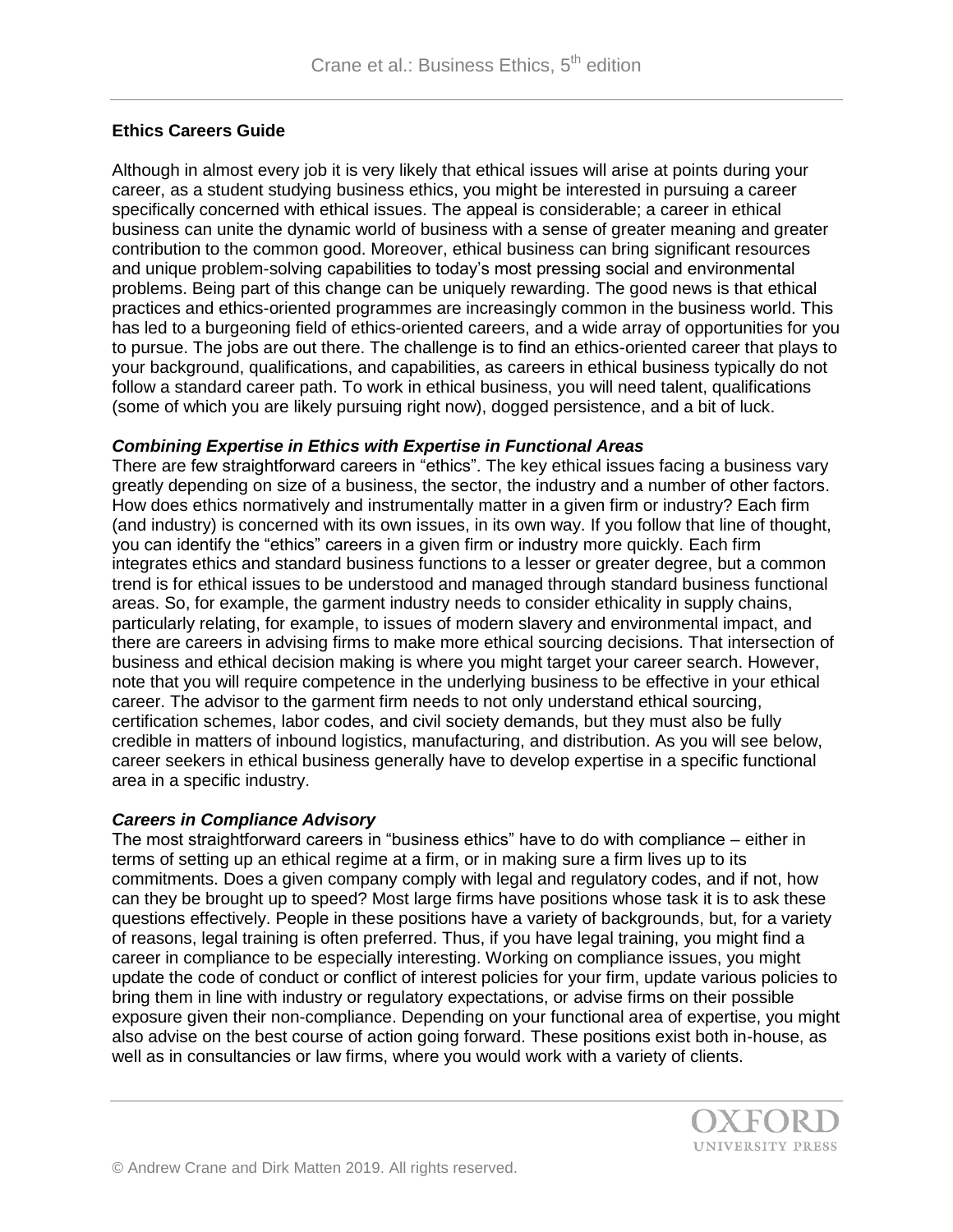## *Careers in Corporate Responsibility or Sustainability*

Moving slightly away from "ethics" towards areas generally denoted as "corporate responsibility" or "sustainability", there is a larger, broader need for business professionals who can advise firms on how best to integrate ethical concerns into their businesses. You will often see these job advertisements with titles such as "Sustainability Advisor" or "Corporate Responsibility Manager". These advisory positions exist both in-house and through consultancies. In these advisory positions, business professionals identify challenges for firms, assess levels of risk, and work with firms to be responsive to these issues. Many firms (especially large ones) have created in-house "corporate responsibility" or "sustainability" departments, where experts work in partnership with functional areas. As mentioned above, the expertise required to work in these dedicated departments will depend on the firm in question; some firms need advice on sourcing in their value chain, while others need to lower their carbon footprints. To thrive, then, you will likely need to be able to bring this dual-perspective of sustainability/ethicality and functional expertise to the issues. Relatively few professionals thrive as dedicated, career-long, "sustainability" experts – though those individuals do exist. Many, however, move back and forth between sustainability/corporate responsibility roles and experiences working in traditional functional areas. In your job search, remember that expertise on ethical issues can be required even in cases where ethical issues are not mentioned in the job posting. Anybody advising on value chains, for example, needs to be aware of the ethical controversies in their industry. So, you may find your ethical expertise is of use in these cases, and that you might well have input on ethical issues, even if the formal job description does not mention it.

#### *Ethics in Communications, Community Engagement, and Public Relations*

There is also a large market for professionals to help firms engage society on ethical issues, drawing on your communications skills. These roles would depend on the firm and industry in question, but might range from mainstream communications or "public relations" to more specialised positions in community engagement. If you enjoy engaging the public and have some expertise on a given ethical issue, a position in the communications department of a firm working on that ethical issue might be a good fit for you. Extractive and infrastructure firms are particularly known for hiring skilled communicators with experience in host communities to help build links with those communities. If you have strong communications skills, strong foreign language skills, and perhaps even experience in regions where extractive firms are undergoing operations or exploration, then this might be a good idea to pursue. More broadly, the ability to speak to community concerns on ethical issues can be key in the broader functional areas of business development, community outreach, public affairs, and governmental relations.

#### *Social Responsibility and Sustainability Entrepreneurship*

Throughout this book there are examples of individuals who have started their own businesses which are designed, alongside making money, to try and alleviate social or environmental problems. One such example is the social entrepreneur Blake Mycoskie, founder of 'Tom's Shoes'. The area of social entrepreneurship has grown substantially, and due to the rise of novel business models, as well as of globalization, their form, size, and impact are rapidly evolving. Although becoming an entrepreneur and starting your own business is almost always a tough thing to do, starting a business with a social purpose allows you to implicitly deal with issues relating to ethics, social responsibility, and sustainability every day, whether that be through the business donating a portion of profits to good causes, donating products or